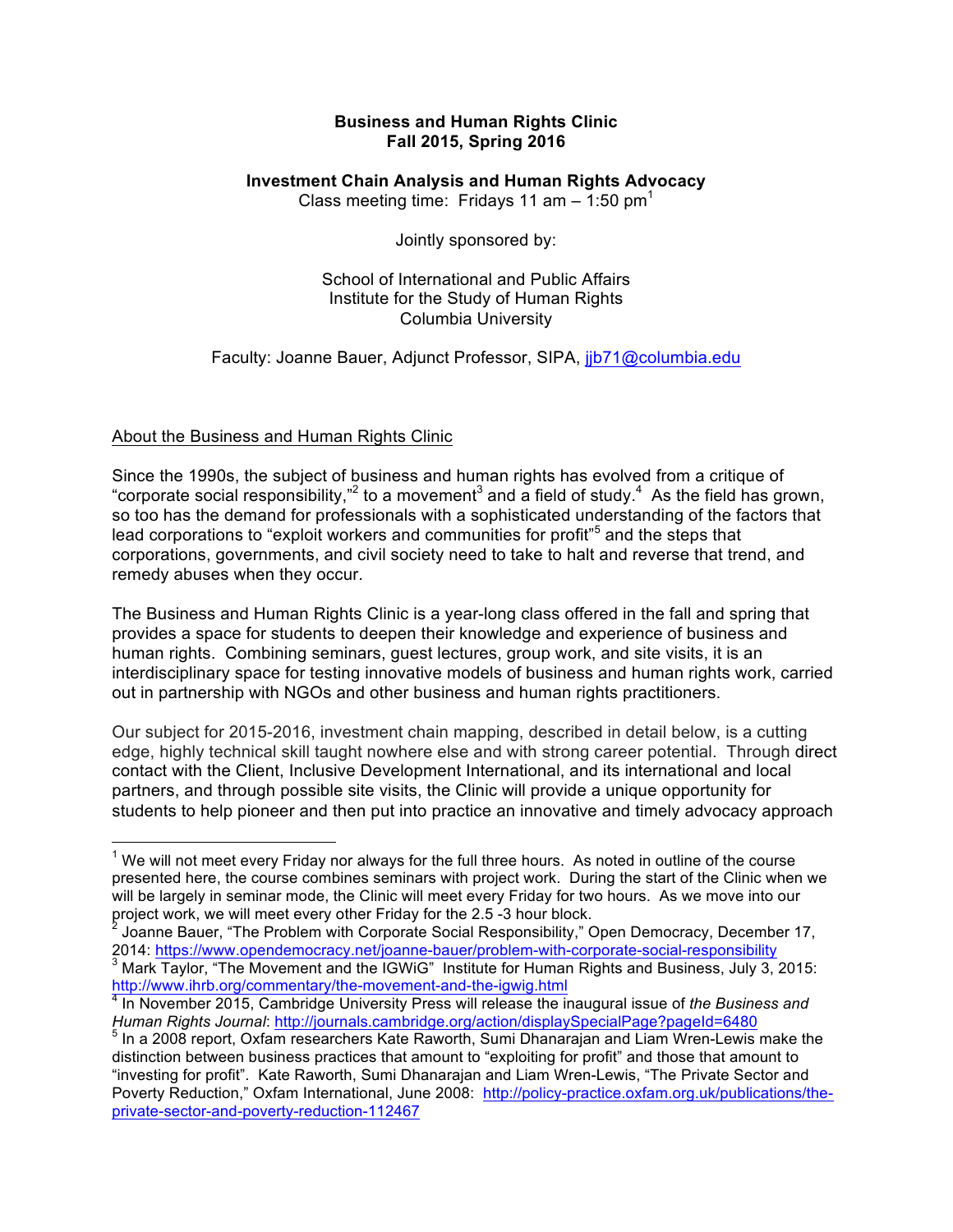to holding transnational corporations and development finance institutions accountable for human rights harms. This expertise will position students strongly to become leaders in the field. In future years, the Clinic will continue to engage in projects at the cutting edge of the evolving business and human rights field, as it aims to establish successful long-term relationships with clients.

In addition to regular class sessions, beginning in mid-October Clinic students will work in small 2-3 person teams on Clinic Projects. (See Appendix for a list of potential projects.) Clinic Projects are designed to enable students, supported by the Clinic professor and client, to produce research with broader applicability to the business and human rights field – in the case of this inaugural year, related to Investment Chain Mapping and Human Rights Advocacy. Through active engagement and leadership on Clinic Projects, students directly and collectively implement, test, and reflect upon the trainings of the seminar sessions. Students are expected to be active partners in institutionalizing lessons learned for future Clinic students and will complete an interim and final report that reflects this objective.

The Clinic is taught by Joanne Bauer, Adjunct Professor, SIPA. Professor Bauer teaches U6041 and has served as Faculty Advisor to human rights Capstones in 2013 and 2015. She is also Senior Researcher with the Business and Human Rights Program at the Institute for the Study of Human Rights (ISHR), and has taught Human Rights and Business in ISHR's Human Rights Certificate Program since its inception in 2008. The Business and Human Rights Clinic builds on the introduction to the subject offered through the SIPA course "Corporate Social Responsibility, A Human Rights Approach (U6041)" taught by Professor Bauer since 2009.

### 2015-2016 Clinic Project:

## *Investment Chain Mapping and Human Rights Advocacy*

Every year more than 15 million people are forcibly displaced from their land, housing and natural resources in the name of development. To meet global demand, the international financial system is fueling this crisis with its relentless pursuit of natural resources and investment markets, and in so doing capitalize on weak governance structures that deny people their human rights to water, housing and freedom from forcible displacement. The recent dramatic shift from public to private financing for development, and the rise of China as a dominant financier, has compounded the problem. As global capital becomes more interconnected, decisions made in boardrooms in New York, London and Beijing are increasingly harming vulnerable communities in the Global South.

Behind many harmful land deals is an invisible web of actors including transnational corporations and their subsidiaries, commodity traders, retailers, private equity and debt investors, and development finance institutions. These actors are typically bound by rules that require them to do no harm and respect human rights and the environment. Others are global brands that are highly susceptible to negative publicity. Yet because of the opaque nature of these investments, communities often don't know who is backing harmful projects. As such, they are unable to devise successful strategies to defend their rights.

The Clinic will partner with Inclusive Development International (IDI), an international NGO based in the United States that specializes in land and natural resource rights, and works to make the international economic system more just and inclusive. IDI supports and builds the capacity of local organizations and affected communities to defend their land and human rights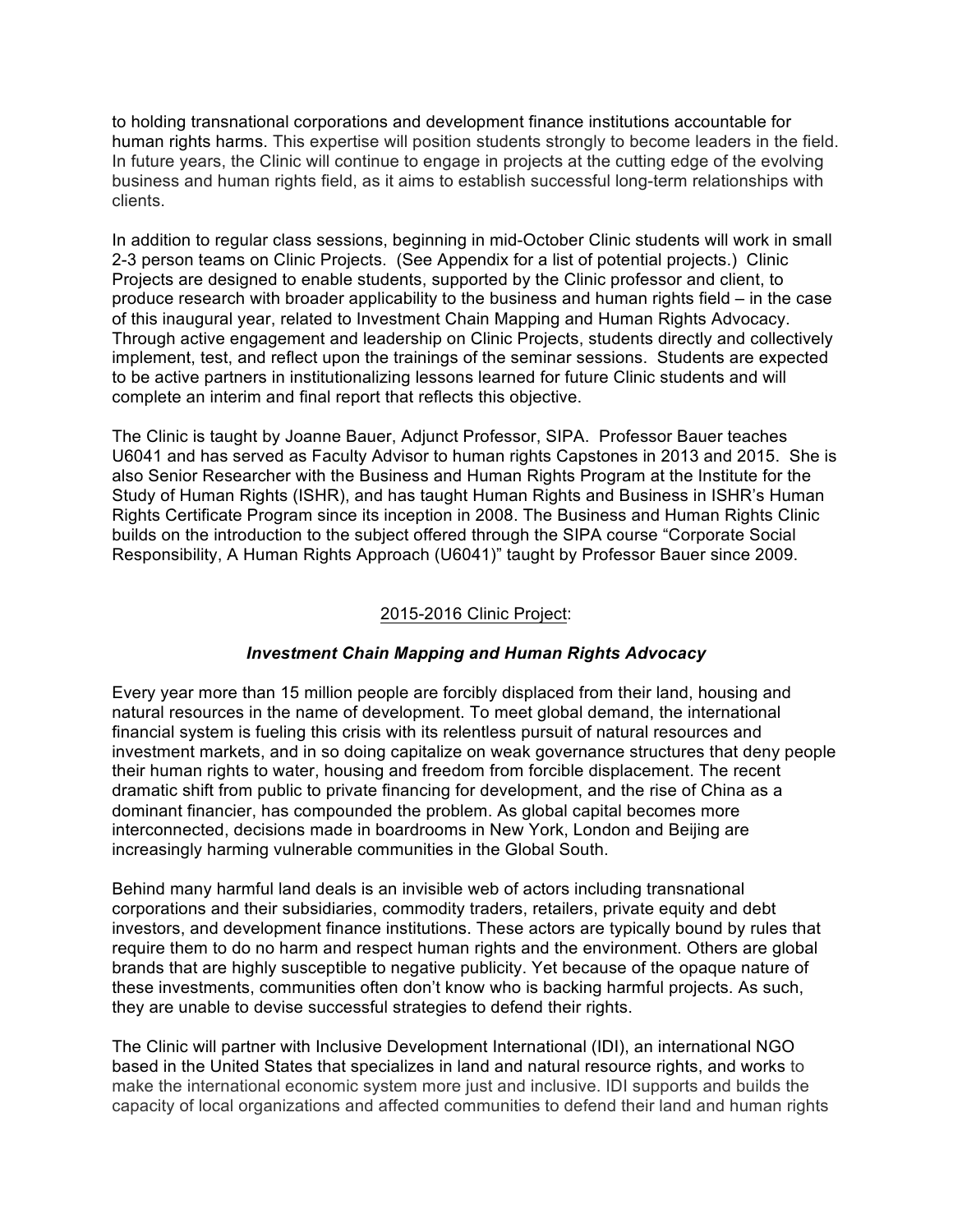in the face of harmful investment, trade and development. Through research, casework and policy advocacy, IDI works to strengthen the human rights regulation and accountability of corporations, financial institutions and development agencies. As part of its strategic plan, beginning in late 2015 investment chain mapping will be the primary focus of IDI's work under the name "Pathways to Justice." For more information on IDI, see: http://www.inclusivedevelopment.net/

IDI has developed a strategy to map investment chains and place critical information in the hands of communities affected by forced eviction. IDI recently used financial databases to uncover two dozen cases in which the World Bank's International Finance Corporation (IFC) had used financial intermediaries, such as commercial banks, private equity funds and hedge funds, to invest millions in projects implicated in land grabs and other abuses. IDI will train Clinic students<sup>6</sup> to use these databases; after becoming familiar with the available tools, they will contribute to advancing the methodology for investment chain mapping, pressure point analysis, and advocacy. In doing so, Clinic students will support communities and NGOs in the Global South to hold development finance institutions and companies accountable for the human rights impacts of their investment and procurement decisions.

In their project work students will systematically identify links between global financial institutions/corporations and projects in developing countries that are known to have violated or threatened community land rights. The research will target financial institutions and corporations that claim to adhere to strong environmental and social standards. When students have identified links, they will write reports describing the facts of each case and prepare pressure point analyses. For cases that offer the potential for redress, participants will work with IDI to alert affected communities and provide advice on pursuing remedies.

Specifically clinic students will:

 

- conduct investment chain mapping using Thomson One, Fact Set and Zephyr, LexisNexus Corporate Affiliations, and other financial databases;
- conduct research on specific contexts where business investment threatens to impact the human rights of communities;
- undertake one or more projects for the client for example, expanding the Follow the Money Guide to include sectors other than agriculture and develop a plan to translate that into a web-based platform\*;
- develop and support advocacy strategies based on data uncovered;
- write a final report on the findings of their research and outcomes to date of their advocacy work, and lessons for future research and advocacy;
- present their final report to the Columbia community at a student-organized symposium at the end of the academic year.

\*See Appendix 1 for a list of projects students may be assigned to.

For a 5 minute video on investment chain mapping and pressure point identification in the agricultural sector, see: https://www.youtube.com/watch?v=FK15DHzfDmc

 $^6$  Once the project work begins, IDI staff will be available between 2-4 hours per month, in person or by Skype, to train and work with Clinic students.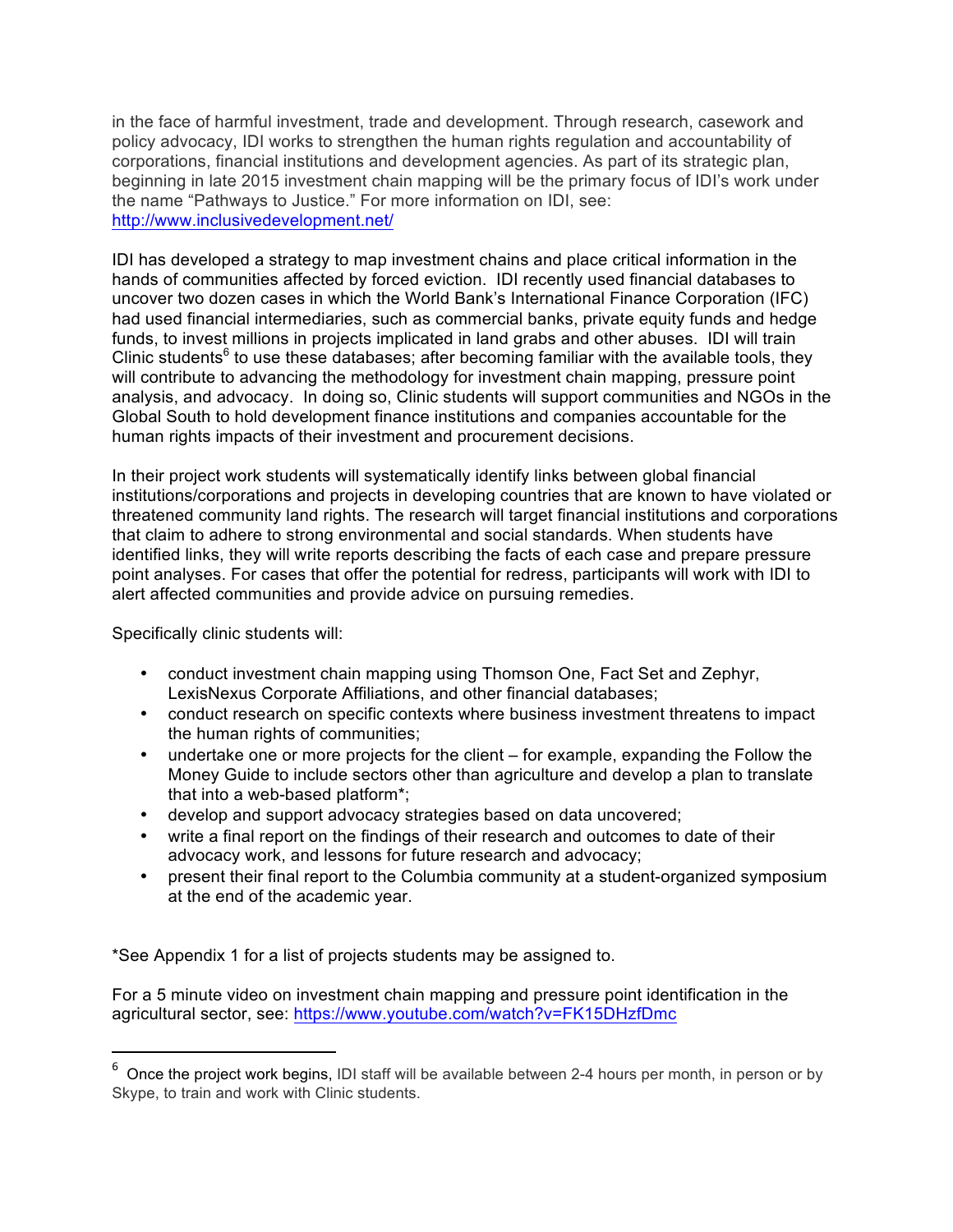## Project Assignments

As students acquire the mapping and pressure point analysis skills and begin work on their cases, the project work will evolve. Some student teams will extend their research and analysis to working with communities on strategy. Other teams, whose cases do not end up leading to advocacy work, may either move to other cases or get involved in one of a number of projects. (See Appendix 1 for a list of potential projects.)

*Final report*: In addition to assigned project work, Clinic students will be responsible for delivering a year-end report and analysis of the work in the form of a report for the Client to which all Clinic students must contribute. The report should be self-reflective about the year's work and provide guidance for the Client's future work and the work of future Clinic students who work with IDI.

#### Clinic Student Team

Eight to ten students will form the Clinic team.

Students are required to enroll for both fall and spring semesters. SIPA and MA students will receive 3 credits per semester. Students may also be asked to devote time during their winter and spring breaks to Clinic work. Students who leave the Clinic after the first semester will not be entitled to a letter grade; instead they will receive a pass/fail grade.

While there are no pre-requisites for the Clinic, students who have taken U6041 (Corporate Social Responsibility: A Human Rights Approach) or are taking it concurrently with the Clinic will be at an advantage. The following skills and experiences are also desired:

- Knowledge/experience in finance
- Legal training
- Knowledge or experience in corporate human rights accountability
- Foreign language skills, in particular Spanish, Vietnamese, Hindi and Chinese

#### *For SIPA students*:

- Priority will be given to second year students, though first year students are welcome to apply.
- The Clinic will satisfy the SIPA graduation requirement of a Capstone. Because of the high intensity and level of commitment expected of Clinic and Capstone students, students enrolled in the Clinic are not permitted to also enroll in a Capstone.

#### Time commitment

The time Clinic students' are expected to devote to the Clinic will vary over the course of the academic year. As noted above, for the first five weeks are strictly seminar; students are expected to come to class having read the material and ready to engage in class discussion. Once the projects begin after Week 5, students will be expected to devote 8-10 hours per week to the Clinic for the fall semester, including class time. During the spring semester, students will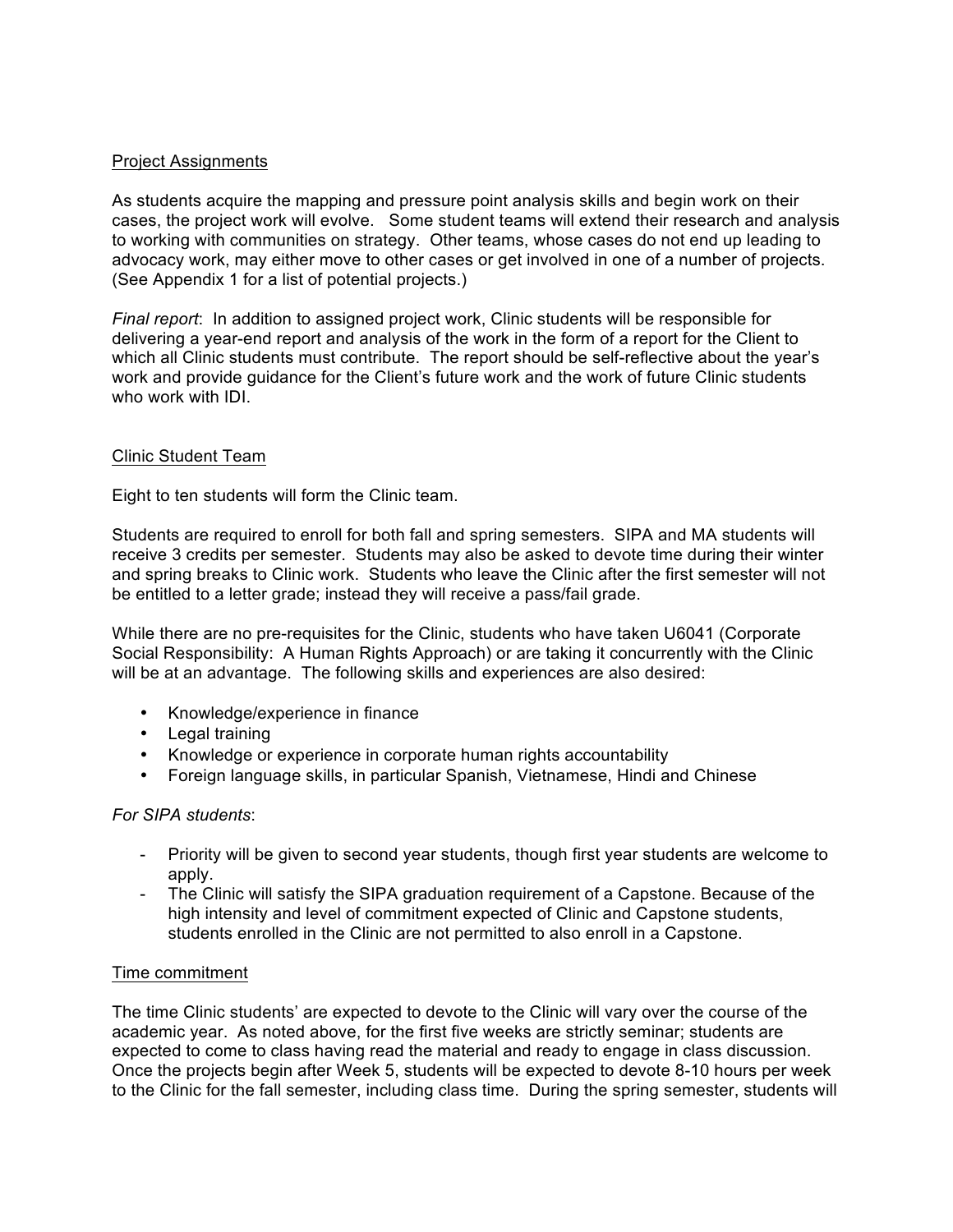be expected to devote a minimum of 10 hours to the Clinic in addition to class time. This time commitment aligns with Capstone expectations.

## Student Assessment

Students will receive a letter grade at the end of each semester. The grading rubric is as follows:

- Quality of participation in class, including evidence of preparation (20%)
- Overall professionalism, including timeliness, ability to work with clinic peers, ethics, engagement with the client, etc. (20%)
- Quality of written work and briefings to client (60%)

I will hold individual conferences with students mid-semester and end-semester. Sign-up sheets for time slots will be available the week prior. The Course Outline, below, indicates the dates for mid=semester and end-semester conferences.

## Structure and Timeline

Clinic sessions will last two to three hours and combine lecture with discussion, presentations and group work by students.<sup>7</sup> Students are expected to have read the assigned readings before each class and come prepared to participate actively.

Seminar readings are drawn from a variety of sources and disciplines, and readings are accompanied by Guiding Questions and written assignments, to facilitate focused preparation for class.

We will begin the year meeting weekly; as students get deeper into their project work, scheduled sessions will meet every other week. In between sessions, student will meet in their work group on their projects and with the Clinic professor.

# Course outline

## **Fall 2015**

Class 1 (Sept 11): **Introduction to the Clinic**

*Class Description*

 $<sup>7</sup>$  At the start of the year when the Clinic is purely seminar, Clinic sessions will be weekly and are likely to</sup> last two hours. Once the project work begins we will meet twice per month with sessions lasting up to three hours.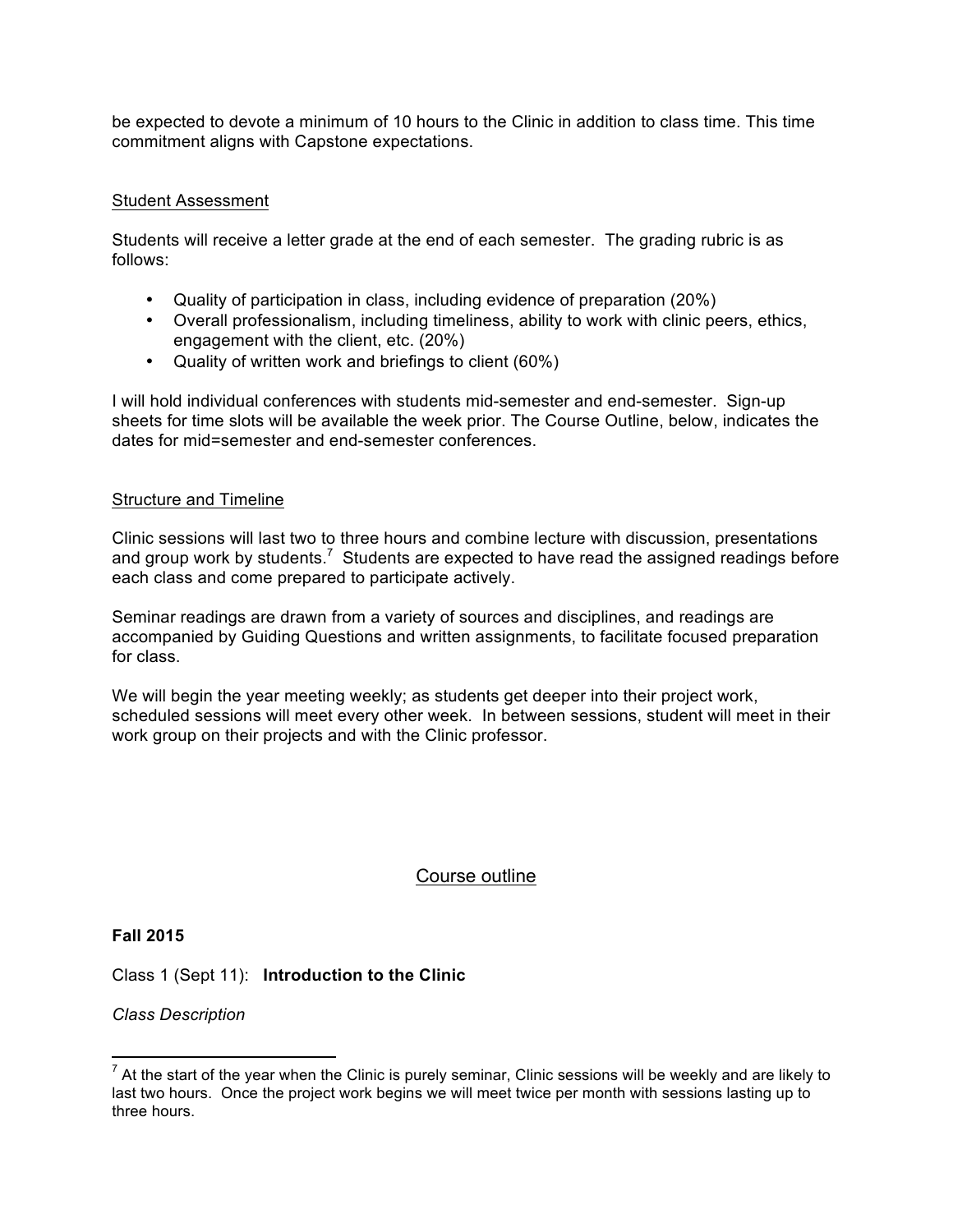This class will introduce the Clinic and outline the work and expectations. The class will also provide an introduction to relevant international human rights law, addressing the following questions:

- What are human rights and what is their legal status?
- Which international human rights law documents will form the touchstone for your advocacy strategies in this course?

#### *Readings:*

Blackmore E., Bugalski N., Pred D. (2015) *Following the Money: An advocate's guide to securing accountability in agricultural investments*. IIED, London. http://www.inclusivedevelopment.net/new-idi-resource-following-the-money-an-advocatesguide-to-securing-accountability-in-agricultural-investments/ Also available in the "Readings" folder under "Files and Resources". It's fine to skim this for today, as we will be returning to it in future weeks.

David Kinley, "Making Power Responsible: Regulating the Relationship Between Corporations and Human Rights," Submission to the Joint Committee on Human Rights: Call for Evidence, 6 March 2009 http://www.publications.parliament.uk/pa/jt200910/jtselect/jtrights/5/5we23.htm

Skim OHCHR, IBLF, UN Global Compact & Castan Centre for Human Rights Law at Faculty of Law, Monash University, "Human Rights Translated: A Business Reference Guide" http://human-rights.unglobalcompact.org/doc/human\_rights\_translated.pdf

## Class 2 (Sept 18): **Development –Induced Displacement: Land, Housing, and Natural Resource Tenure Rights**

#### *Class Description*

This class will explore the issue of development-induced displacement, the current legal and normative standards around land, housing and natural resource rights, the exercise of eminent domain powers, "willing buyer willing seller" (voluntary) land transactions, the situation of "squatters" and the process and impacts of resettlement. We will examine case studies of best and worst policies and practices in relation to land rights.

On this day we will have our first meeting with IDI, which will take place with Co-Founder and Legal Director, Natalie Bugalski, via Skype. During the call students will have the opportunity to ask questions about IDI and its advocacy approach and, learn about a selection of its ongoing case work.

#### *Readings*

Saturnino M. Borras, Jr. & Jennifer C. Franco (2010). " From Threat to Opportunity? Problems with the idea of a "Code of Conduct" for Land-grabbing," *Yale Human Rights &*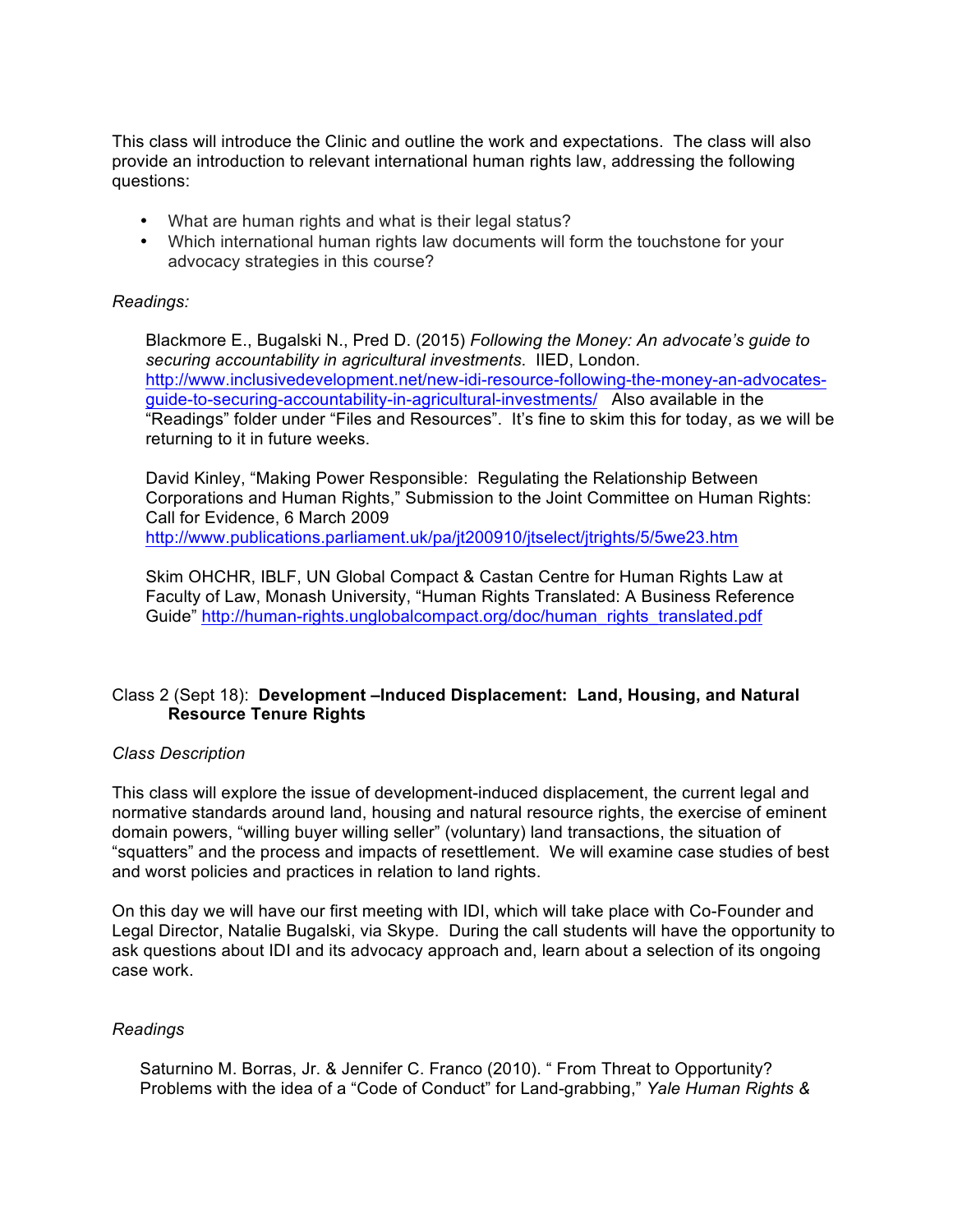*Development* Vol. 13, p. 507-523. https://www.tni.org/files/Yale%20April%202010%20Borras\_Franco%20CoC%20paper.pdf

Michael Cernea, "Reforming the Foundations of Involuntary Resettlement," in Michael Cernea and Hari Mohan Mathur, eds, *Can Compensation Prevent Impoverishment? Reforming Resettlement through Investments and Benefit-Sharing*, New York: Oxford University Press, pp1-10. (See "Readings" file in "Files & Resources" on Courseworks)

Principles for Responsible Investment in Agriculture and Food Systems, adopted 2014 by the Committee on World Food Security. http://www.fao.org/3/a-au866e.pdf

Voluntary Guidelines on the Responsible Governance of Tenure of Land ,Fisheries and Forests in the Context of National Food Security http://www.fao.org/docrep/016/i2801e/i2801e.pdf

UN CESCR General Comment 7: Forced Evictions and the Right to Adequate Housing (1997): https://www1.umn.edu/humanrts/gencomm/escgencom7.htm

IFC Performance Standard 5: Land Acquisition and Involuntary Resettlement http://www.ifc.org/wps/wcm/connect/3d82c70049a79073b82cfaa8c6a8312a/PS5\_English\_2 012.pdf?MOD=AJPERES

## Class 3 (Sept 25): **Corporate Human Rights Responsibilities**

#### *Class Description*

During this class we will introduce human rights standards for business, with special attention to the UN Guiding Principles on Business and Human Rights which was unanimously endorsed by the UN Human Rights Council in 2011 and serves as the most authoritative standard. We will consider the relationship between the UNGPs and other standards, including the IFC performance standards, with an eye towards understanding the potential for making these standards binding on companies.

#### *Readings*

"The Corporate Responsibility to Respect: An Interpretive Guide" Office of High Commissioner for Human Rights http://www.ohchr.org/Documents/Publications/HR.PUB.12.2\_En.pdf

#### *Optional*

David Kinley and Sarah Joseph, "Multinational Corporations and Human Rights: Questions about their Relationship," 2002. Available in "Readings" file in "Files & Resources".

Joanne Bauer, "The Problem with Corporate Social Responsibility," *Open Democracy*, December 17, 2014: https://www.opendemocracy.net/joanne-bauer/problem-withcorporate-social-responsibility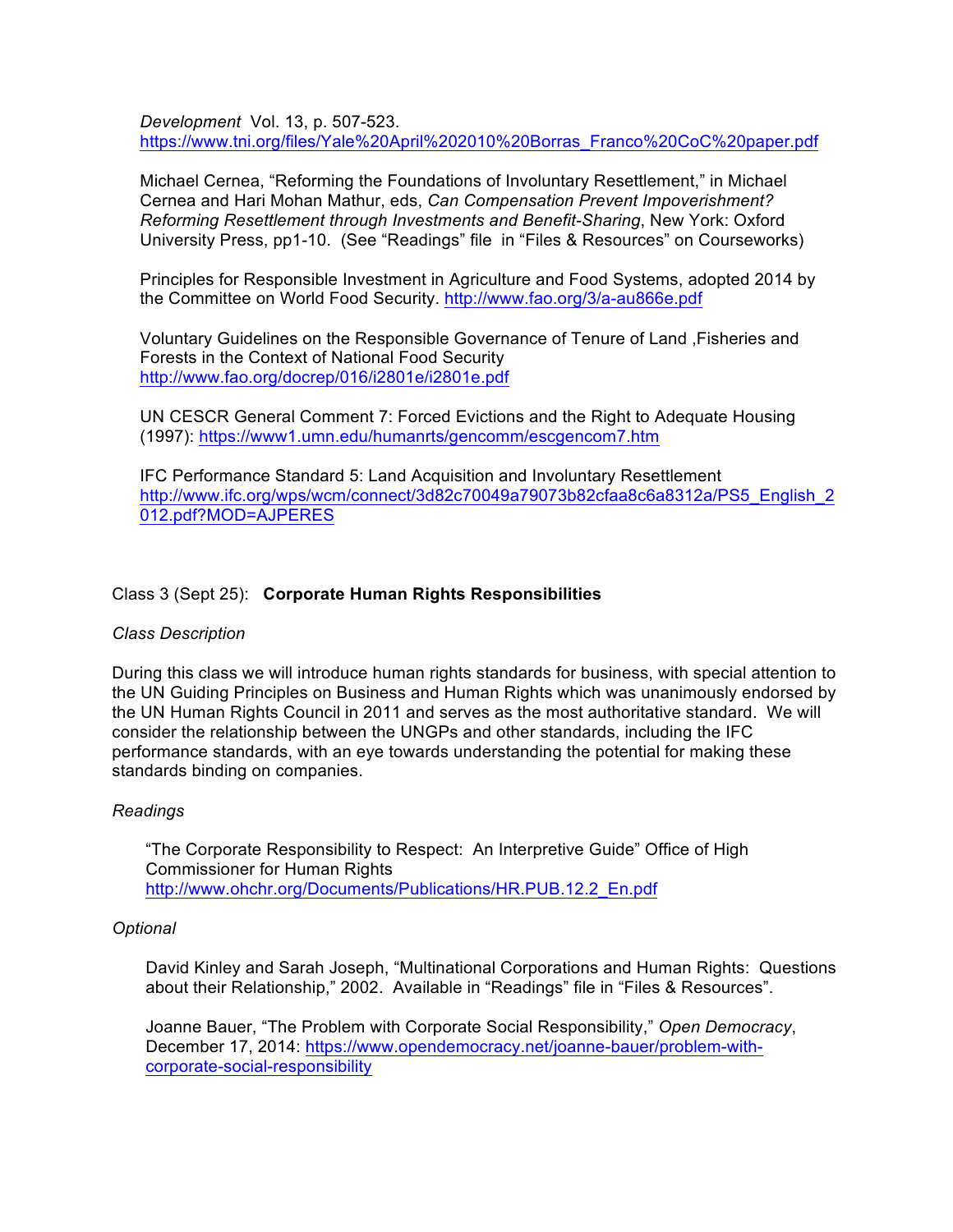John Ruggie, Interim Report of the Special Representative of the Secretary-General on the Issue of Human Rights and Transnational Corporations and Other Business Enterprises, U.N. Doc. E/CN.4/2006/97 (2006). Read paragraphs 9-30: http://www1.umn.edu/humanrts/business/RuggieReport2006.html

## Class 4 (Oct 2): **Multilateral Development Banks and Human Rights Obligations**

### *Class Description*

This class will introduce multilateral development banks (MDB), their human rights obligations, legal immunity and the types of projects they finance that impact land rights. The class will also introduce safeguard policies and standards as part of the range of accountability mechanisms available to groups harmed by MDB investments.

#### *Readings*

Eisuke Suzuki and Suresh Nanwani, "Responsibility of International Organizations: The Accountability Mechanisms of Multilateral Development Banks" Michigan Journal of International Law, Vol 27, pp177-225 http://www.forum-adb.org/pdf/Suzuki-Nanwani-Responsibility-of-Intl-Orgs-MJIL-27-177.pdf

Suresh Nanwani, "Directions in Reshaping Accountability Mechanisms in Multilateral Development Banks and Other Organizations," (2014) 5/2 *Global Policy*, pp 242-251. Available on e-reserves.

D.D. Bradlow and A. Naudé Fourie, "The Operational Policies of the World Bank and the International Finance Corporation: Creating Law-Making and Law-Governed Institutions," (2014) 10 *International Organizations Law Review*, pp 3-80 Available on e-reserves.

International Finance Corporation: Performance Standards, http://www.ifc.org/wps/wcm/connect/topics\_ext\_content/ifc\_external\_corporate\_site/ifc+sust ainability/our+approach/risk+management/performance+standards/environmental+and+soc ial+performance+standards+and+guidance+notes

#### Class 5 (Oct 9) **Investment Chain Mapping I**

#### *Class Description*

This class marks the beginning of the practical part of the clinic. We will take a deep dive into investment chains, how to map the actors in an investment chain, including by using financial databases, and how to identify pressure points. IDI's "Follow the Money Guide" (forthcoming) will be used as a resource.

During this class, IDI's Dustin Roasa, Mekong Researcher, and Mark Grimsditch, China Researcher, will join us via Skype to walk us through a financial data base, such as Thomson One, and how to do investment chain mapping. Students will map and analyze an investment chain of a real case as an example.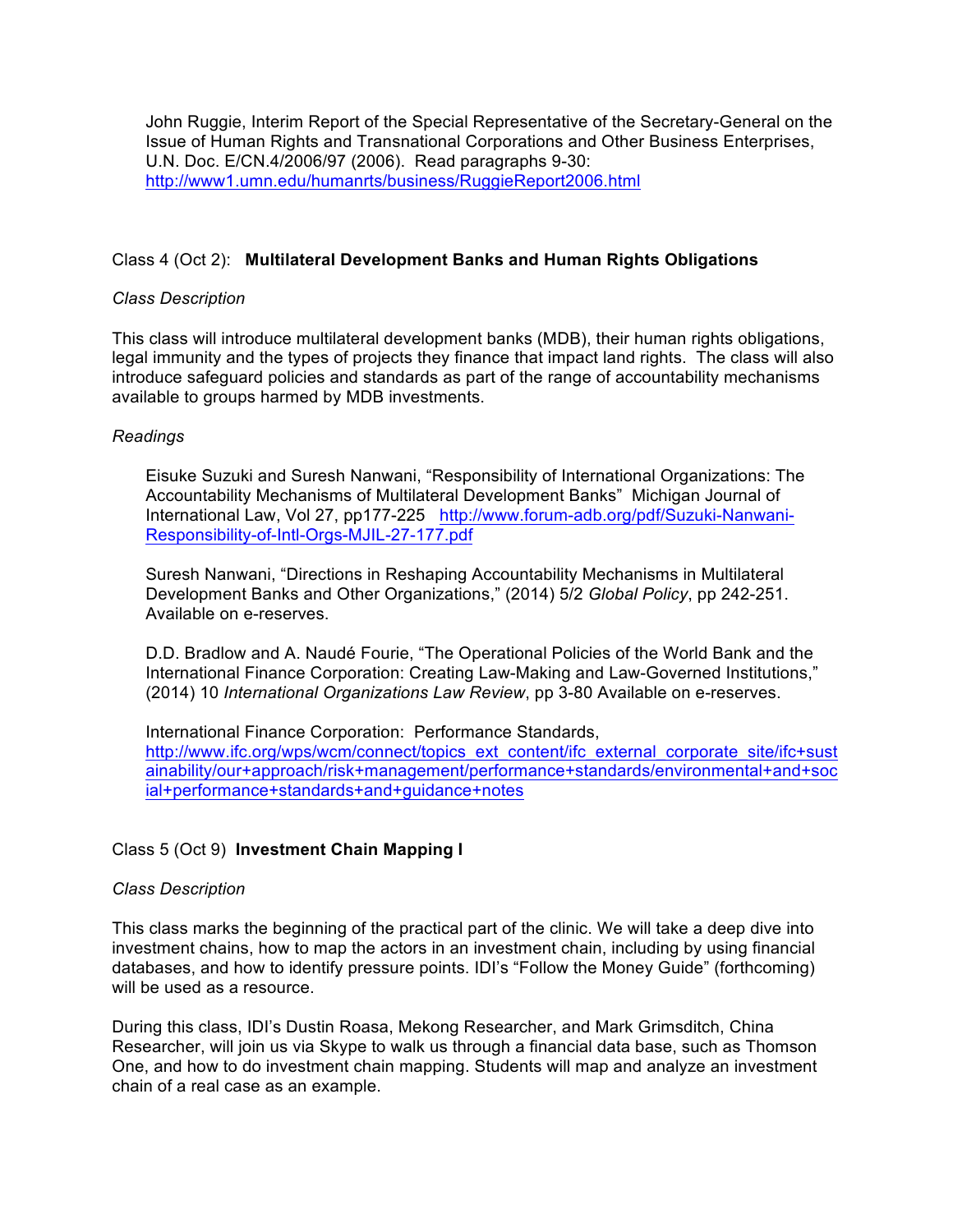The session will introduce the assignment due on October. Working in pairs, students will conduct follow up investigation on two cases where IDI has done preliminary work. (See the "Assignments" section of Courseworks for instructions for this assignment.)

### *Readings*

Blackmore E., Bugalski N., Pred D. (2015) *Following the Money: An advocate's guide to securing accountability in agricultural investments*. IIED, London. Chapters 1-3.

Kate Geary, "The Suffering of Others: The human cost of the International Finance Corporation's lending through financial intermediaries," Oxfam Issue Briefing, April 2015, https://www.oxfam.org/sites/www.oxfam.org/files/file\_attachments/ib-suffering-of-othersinternational-finance-corporation-020415-en.pdf

Office of the Compliance Advisor Ombudsman (CAO), "CAO Audit of a Sample of IFC Investments," Oct 10, 2012 http://www.cao-ombudsman.org/documents/Audit\_Report\_C-I-R9-Y10-135.pdf

International Finance Corporation, Interpretation Note on Financial Intermediaries, January 1, 2012

http://www.ifc.org/wps/wcm/connect/38d1a68049ddf966af3cbfda80c2ddf3/InterpretationNot e\_FIs\_2012.pdf?MOD=AJPERES

Narmada Valley Dam memo, Emily Goldman for IDI. This is a sample memo of the kind of work we will be doing to start. (Files & Resources, Courseworks) *Note: This publication is for the Clinic use only and should not be shared outside the Clinic*.

Dustin Roasa, IFC Financial Intermediary Investments Research: Connecting the Dots Between the IFC and Land Grabs, Phase 1 (Files & Resources, Courseworks) *Note: This publication is for the Clinic use only and should not be shared outside the Clinic*.

## Class 6 (Oct 16) **Working Session**

During this session we will meet with Fadi Dagher of Lehman Library and Kathleen Dryer of the Watson Library of Business and Economics, who will make explain the relevant available resources at Columbia for investment chain mapping. Students will report out on project work, and plan for the first report out to IDI scheduled for the next session.

#### Class 7 (Oct 23): **Investment Chan Mapping II**

#### *Assignment Due*:

Students will come to class having completed investment chain mapping and analysis on their cases. During class next steps for research on the most promising cases will be determined.

Next steps could include: researching the standards, company structures, and conduct of key actors along the chain (e.g. human rights policies, grievance mechanisms, vulnerability to reputational risk, involvement in other harmful projects); undertaking human rights, legal, and policy analysis of the case; devising the most effective advocacy strategy taking into account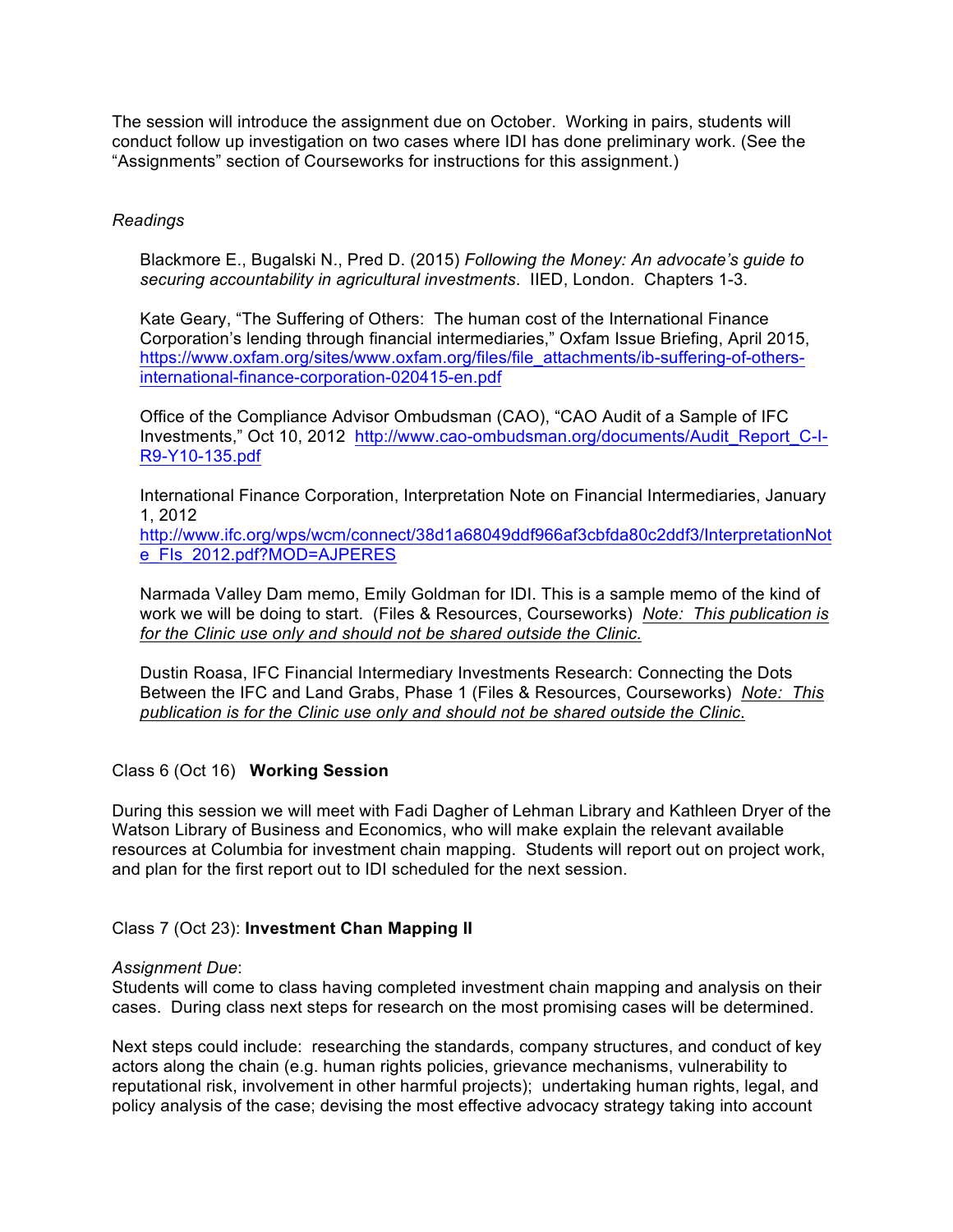pressure points; contacting affected communities and local NGO supporters to explain their findings and discuss whether the communities are interested in pursuing the strategies with the support of IDI and the students.

### Oct 30 **Working Session**

## Nov 5 **Extra Q&A Session with Professor Norman Bartczak, Columbia Law School** on reading financial spreadsheets. (Room 409 IAB)

#### Class 8 (Nov 6): **The Role of Chinese Corporations and Development Finance Institutions**

#### *Class Description*

This session will explore the rising role of Chinese development finance actors and companies. It is highly likely that in at least one of the Clinic cases, a Chinese actor will be a pivotal player along the investment chain. We will examine the emerging environmental and social standards of these actors and the nature of advocacy strategies that may be successful in influencing them. IDI's Mekong Coordinator, who has expertise on Chinese development actors, will be invited as guest speaker (via Skype).

#### *Readings*

Li-Wen Lin and Curtis Milhaupt. "We are the (National) Champions: Understanding the Mechanisms of State Capitalism in China," *Columbia Law and Economics Working Paper*, No. 409, http://papers.ssrn.com/sol3/papers.cfm?abstract\_id=1952623

Nancy Alexander and Francis Kornegay, "New Battlegrounds in Development Finance," *Project Syndicate*, October 15, 2014 https://www.projectsyndicate.org/commentary/infrastructure-financing-and-emerging-economies-by-nancyalexander-and-francis-a--kornegay-2014-10

Nancy Alexander, "The Age of Megaprojects," *Project Syndicate*, July 10, 2015 http://www.project-syndicate.org/commentary/g20-infrastructure-investment-by-nancyalexander-2015-07

Lowell Chow, "Signs human rights are moving slowly up the agenda in corporate China," *The Guardian*, September 17, 2014, http://www.theguardian.com/sustainablebusiness/2014/sep/17/human-rights-china-corporate-responsbility-taiwan-hong-kong

Lowell Chow and Annabel Short, "China: Intense scrutiny on AIIB should spur it to fulfil its social and environmental mission" *South China Morning Post*, July 27, 2015 http://www.scmp.com/comment/insight-opinion/article/1843470/intense-scrutiny-aiibshould-spur-it-fulfil-its-social-and

Ma Jun and Simon Zadek, "Greening China's Financial System" *Project Syndicate*, May 11, 2015. http://www.project-syndicate.org/commentary/china-sustainable-developmentfinance-by-ma-jun-and-simon-zadek-2015-05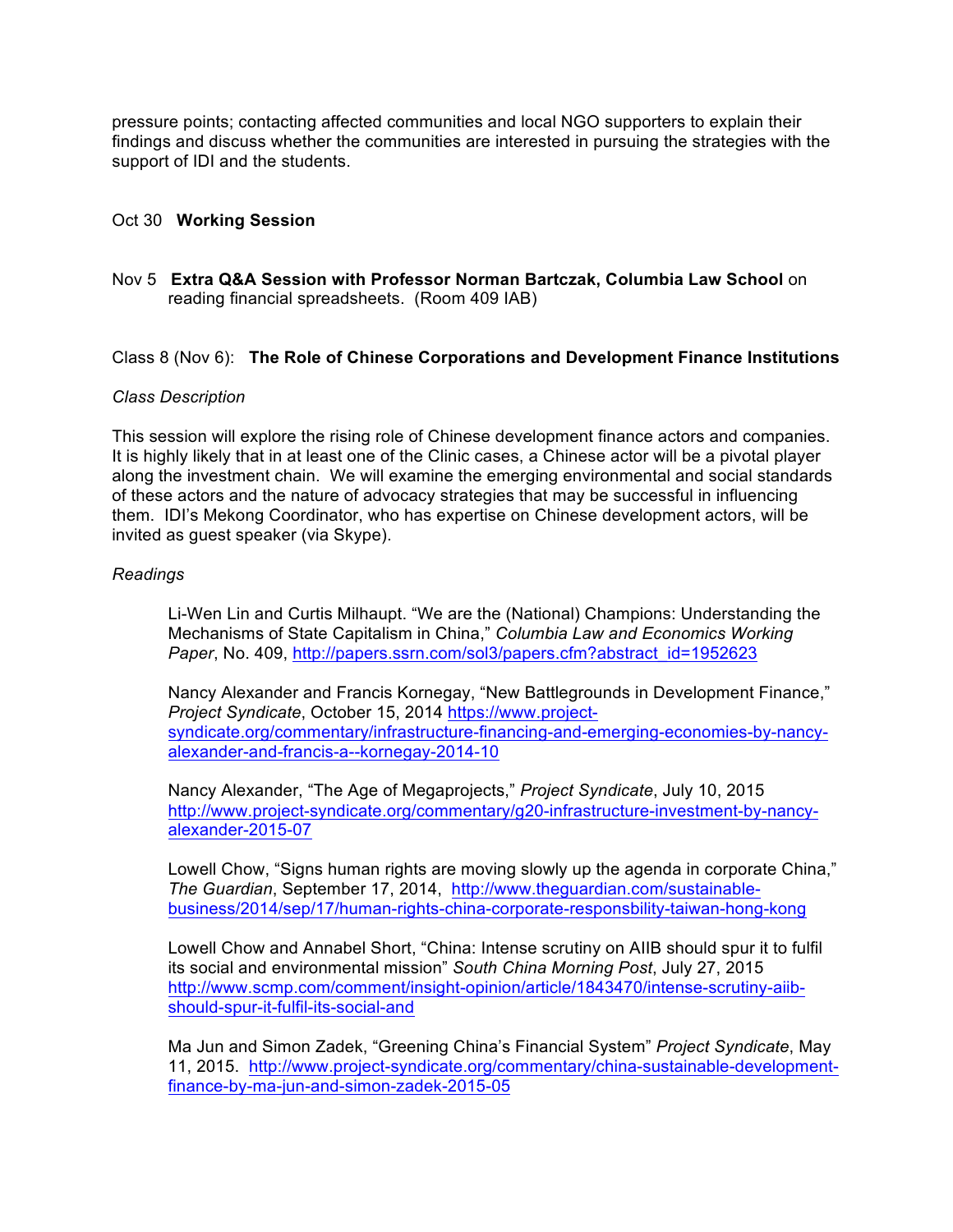"China's Mining Industry at Home and Overseas: Development, Impacts and Regulation," Greenovation Hub, 2014, Chaps 3-5: http://www.ghub.org/cfc\_en/wpcontent/uploads/sites/2/2014/11/China-Mining-at-Home-and-Overseas\_Mainreport2\_EN.pdf

### Nov 5 and 6: **Mid-term Assessments**

Clinic students meet individually with me to discuss class performance. Sign-up sheet for afternoon meeting times will be provided the week before.

## Class 9 (Nov 20): **Investment Chain Mapping III**

#### *Class description*

Students report back on their research progress. Discussion will center on the benefits and drawbacks of proposed strategies, with special attention to techniques, styles and challenges of working with local communities and NGOs.

From this point forward, under supervision, teams will be responsible for their assigned cases. Some cases will only involve investment chain mapping, while on select cases, where requested by communities and IDI, student teams will follow through with other types of research, advice and advocacy support to communities. Students will also work on other projects, as assigned.

## \*\*\*Nov 27 **Thanksgiving Break**, no class\*\*\*

Dec 16: **All fall projects due**.

Dec 17-18: **Individual meetings** with Clinic students. Check out for the semester.

## *\*\*\*Optional Winter Break Travel\**\*\*

IDI and its partners will hold an Inception Workshop in Cambodia in either December or early January. The Workshop will provide community training on the "Follow the Money to Justice" concepts and tools to develop community engagement strategies in each country where the project will be piloted. Two to four students may be invited to assist in the training, pending funding.

Students may instead request to be part of a team that will travel during spring break. (See below for that travel option.) Every effort will be made to enable students to participate in their trip of choice, although final determination will be based on the needs of the projects. Students who did not wish to travel are not required to so.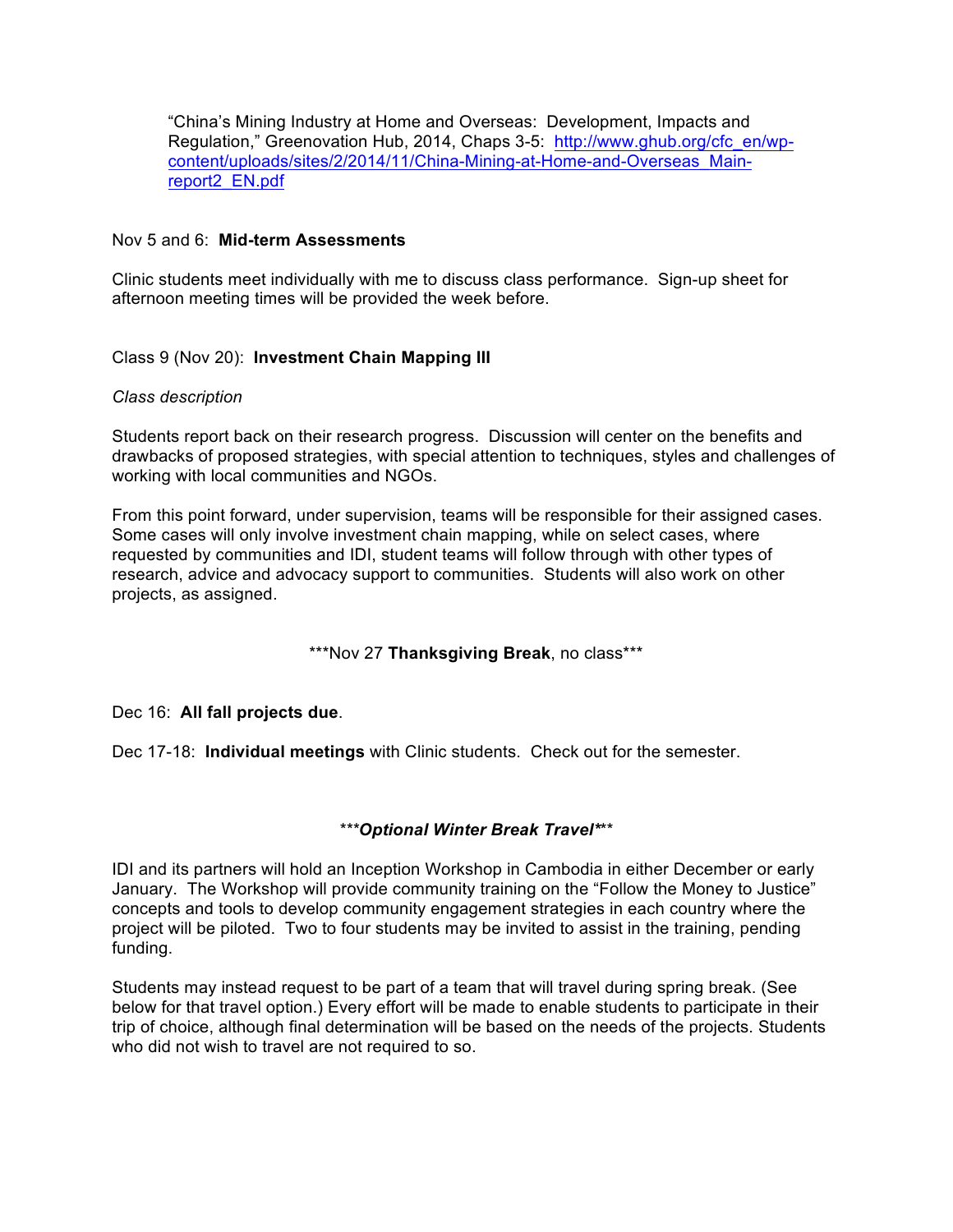## **Spring 2016**

In the fall semester, the seminars focused on the context for the work while our practice was focused on cutting our teeth on ICM. This semester the aim of both the Clinic and IDI is to delve deeper into our case work, as we will be taking on those cases with the strongest demand from communities. In some cases this may mean going deeper with some of the cases from the fall. Students can also expect to undertake new cases where community demand for ICM is strong. Therefore, as with Angkor Gold and likely also our new case, Mega First, students can expect opportunities to work with the communities to develop advocacy strategies. For this reason the focus of the seminar work will be on building understanding of existing standards of responsibility for financial investors and of the working of accountability mechanisms, as well as exploring and crafting the most effective advocacy strategies for target communities. As with the fall semester, class sessions in the spring semester will combine discussion, guidance and supervision, and in depth exploration of pertinent topics as well as Clinic work planning.

Most sessions will also include a guest speaker. Clinic students are invited to participate in identifying speakers, inviting speakers, preparing the Clinic for a speaker, and moderating discussions with a speaker.

#### *Written work will include*:

- Investment chain mapping memos
- Group work on drafting a complaint to the IFC (assigned on Feb 22; due March 25)
- Final report (First draft due to Joanne April 25, Final draft due May 13)
- Individual research, as assigned

#### *Other work*:

- Organize seminar sessions
- Moderate seminar sessions
- Lead seminar discussions
- Organize panel presentation to the Columbia Community
- Participate in panel presentation to the Columbia Community
- Write short articles for Columbia websites/newsletters

*Noteworthy dates* (excluding ICM dates and website due dates):

- Feb 12: No seminar. Students meet during class time work on projects
- March 11: No seminar. Students not travelling meet to work on projects.
- Mar 14-18: Spring break travel
- Week of Apr 11: Panel presentation to the Columbia community
- April 22: No seminar. Students welcome to attend Development Finance and Accountability Landscape Brainstorming Workshop or work on projects
- Apr 25: First draft of final report due
- May 13: Final draft of final report due
- May 16-17: Individual meetings; Clinic check out

The following is an outline of meeting dates and seminar topics. In addition to the seminar subject, each session will also include a discussion of issues coming up in ICM work, Clinic planning, and time permitting, group work. Clinic students will have an opportunity to contribute to the outline on the first day of class, by suggesting topics and guests for weeks that are still undetermined.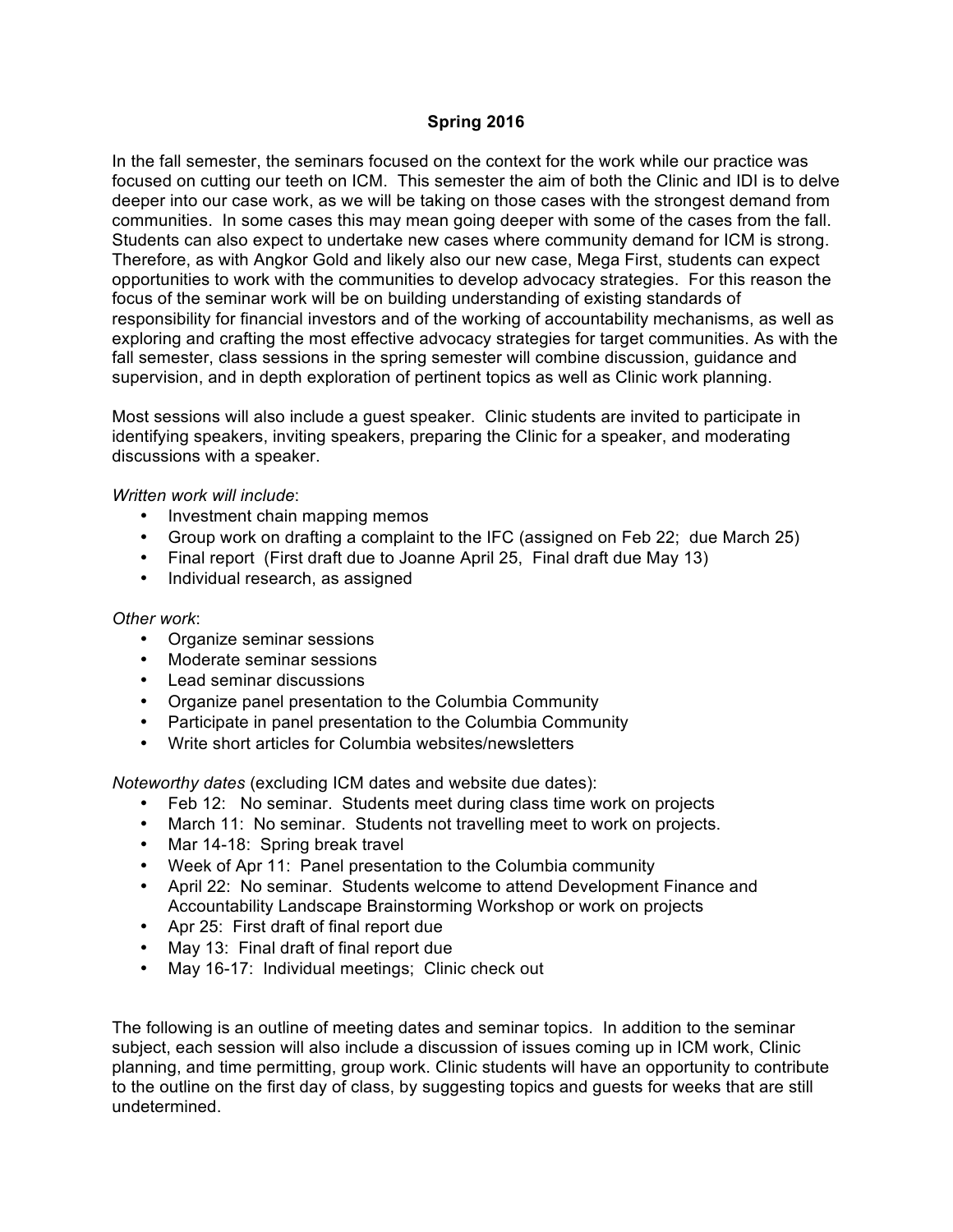## **Seminar Topics**

### Jan 22 **Debrief from the Break**

## Jan 29 **Due Diligence in the Financial Sector**

### *Class description*

Our seminar topic is the OECD's guidance on the application of the OECD Guidelines for Multinational Enterprises to the financial sector and its implications for our work.

## *Reading*:

OECD, "Due Diligence in the Financial Sector: Adverse Impacts Directly Linked to Financial Sector Operations, Products or Services by a Business Relationship," Global Forum on Responsible Business Conduct, June 2014: https://mneguidelines.oecd.org/globalforumonresponsiblebusinessconduct/GFRBC-2014 financial-sector-document-1.pdf

BSR, What the OECD Guidelines mean for investors: Interview with Roel Nieuwenkamp, Dec 2014: http://www.bsr.org/en/our-insights/blog-view/what-the-oecd-guidelines-meanfor-investors

Click on the hyperlink "how NGOs pressured investors" in the above article or click here: http://www.wwf.org.uk/?6030

#### (Optional)

Margaret Wachenfeld, "Recent Decisions Clarify Investor Responsibility to Address Human Rights Concerns," Responsible Investor, Oct 2013 https://www.responsibleinvestor.com/home/article/ncp\_decision\_analysis/

## Feb 5 **ICM for other Purposes / The Human Rights Responsibility of Business with Respect to M&A**

#### *Class description*

This class will be divided into two parts. During the first part we will discuss the reading below on the responsibility of companies with respect to M & A, in order to have a better sense of the human rights due diligence companies should be doing. During the second half of class we will have guests for the Columbia community and beyond whose work intersects with ICM come to hear about our work and comment upon it from the perspective of what they do.

*Reading*: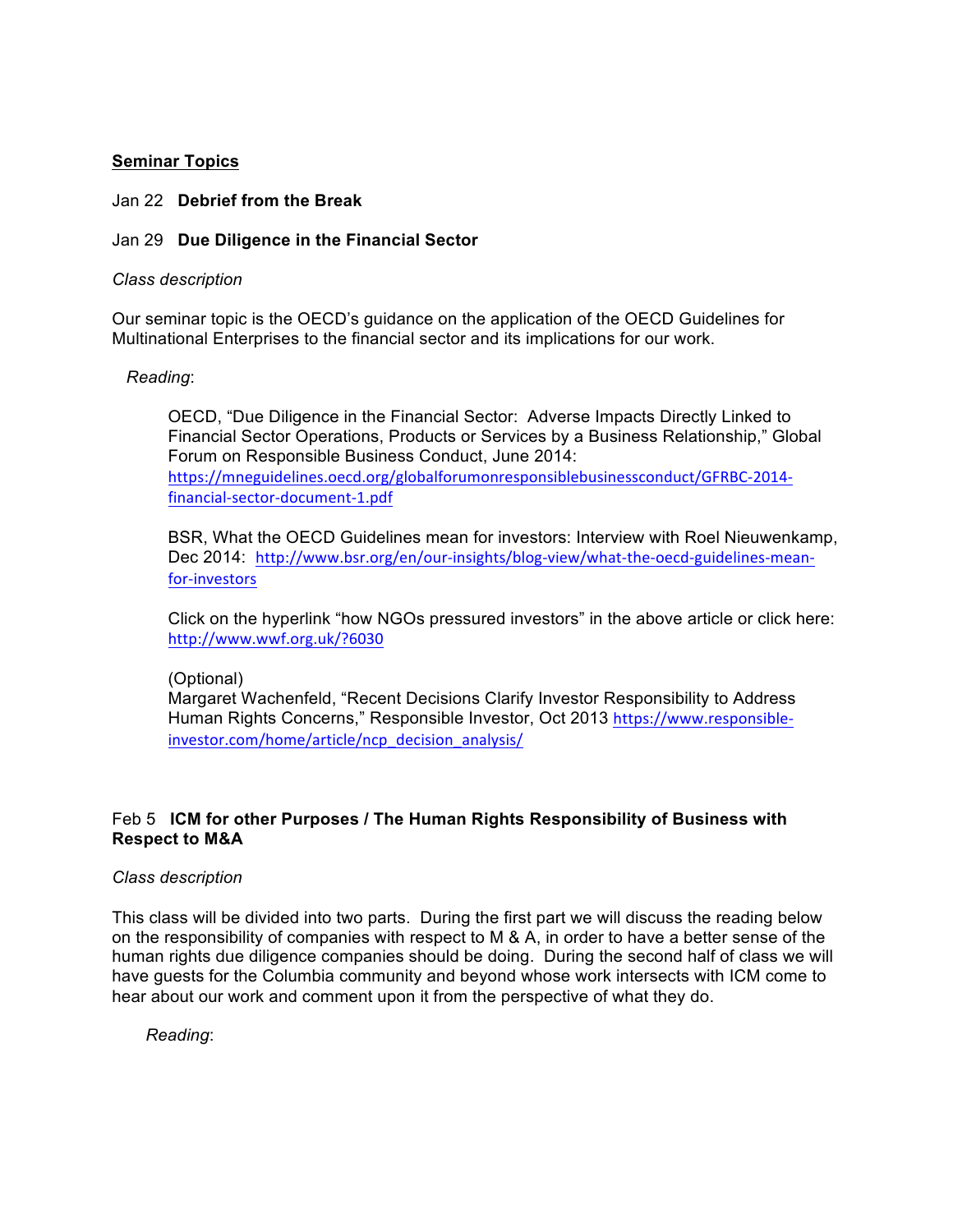Anna Triponel, "What Do Human Rights Have to Do with Mergers and Acquisitions?" *Shift,* January 2016 http://www.shiftproject.org/publication/what-do-human-rights-have-domergers-and-acquisitions

Feb 12 **No seminar**. Students meet to work in groups on their projects in preparation for the meeting with IDI.

Topics for Clinic planning and decision making:

1) Debrief on the Feb 5 experience to share insights and general lessons.

2) Ideas for an event open to the Columbia/New York community in April to showcase the Clinic and its work.

3) How best to take advantage of the time with Dan Adler and come up with an agenda for him Feb 26.

# Feb 19 **Drafting a Complaint / Meeting with IDI**

## *Class description*

This class will study various complaints drafted and submitted to IFIs in order to understand how to prepare a strong complaint. David and Natalie will participate in this discussion. Students will also present and discuss their work to date on priority cases; students travelling during spring break will meet separately with IDI for planning those trips.

*Assignment*: Students will work on a draft complaint, likely to the IFC. The case will be assigned during class and is due on February 16.

*Guests*: David Pred, Dustin Roasa, Natalie Bugalski, IDI

*Reading*:

- (Review and skim) Oxfam, et al. The Suffering of Others https://www.oxfam.org/en/research/suffering-others
- IFC response to The Suffering of Others http://www.ifc.org/wps/wcm/connect/1259050048004ba99154f5299ede9589/IFC\_res ponse\_toCSO\_report\_on\_FIs.pdf?MOD=AJPERES
- The Clinic's EVN memo
- IDI HAGL complaint to the CAO http://www.inclusivedevelopment.net/wpcontent/uploads/2014/02/Complaint-to-CAO-re-Dragon-Capital-HAGL-.pdf
- CAO Financial Intermediary Audit: http://www.caoombudsman.org/newsroom/documents/FIAUDIT.htm (Click on link from this page.)
- IFC Action Plan: http://www.caoombudsman.org/documents/IFCpresentationforCODE-ESRMforFIs-final.pdf

*Optional*:

• Complaint to the Compliance Review Panel, ADB, re: Cambodia Railways Project: http://compliance.adb.org/dir0035p.nsf/alldocs/RDIA-8XT5DA?OpenDocument (Click on link provided under "Filing of Request")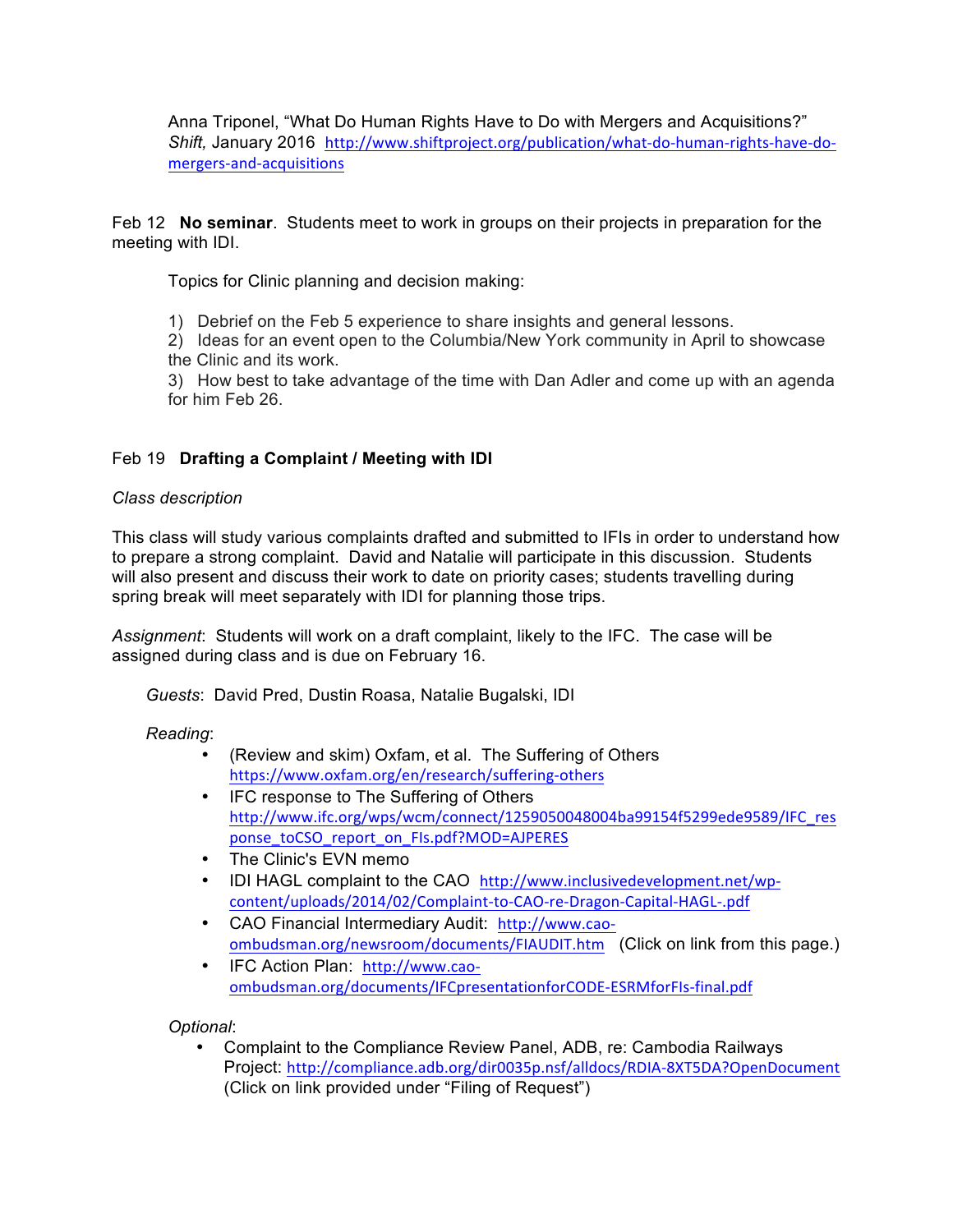• Complaint to the Australian National Contact Point, re: ANZ bank loans to Phnom Penh Sugar: http://www.inclusivedevelopment.net/wpcontent/uploads/2014/10/Specific-Instance-against-ANZ-FINAL.pdf

## Feb 26 **Development Finance and Corporate Accountability II**

## *Class description:*

This class will explore development finance and corporate accountability in more detail, with students now able to bring their own experiences to the discussion, including from site visits. The class will allow students to step back from their cases and discuss the ethical and legal responsibilities of these transnational actors, considering the implications of their decisions and actions on vulnerable communities in developing countries. We will look more closely at the human rights framework vis-a-vis business and institutions such as the World Bank.

*Guest*: Dan Adler, Compliance Specialist, Compliance Advisor Ombudsman, IFC

## *Reading*:

Complete reading of anything you did not get a chance to read in the readings above for last week.

## *Optional reading*:

"Glass Half Full: The State of Accountability in Development Finance," Jan 2016, pp 17- 77, and Annex 12 on the CAO. This just-released report was spearheaded by SOMO and co-authored by SOMO, IDI, Accountability Counsel, Natural Justice, and others. http://www.inclusivedevelopment.net/wp-content/uploads/2016/01/GlassHalfFull.pdf

Taylor Fulton, et al, "What is Remedy for Corporate Human Rights Abuses? Listening to Community Voices: A Field Report," Dec 2015 This is the report of a 2015 SIPA Capstone http://accessfacility.org/Columbia-University-Student-Case-Story

## Mar 4 Preparations **for Cambodia Trip/ Case updates/ Planning for the rest of the semester**

Exchange with CCSI and Sabin Climate Center, Columbia Law School on other uses for ICM

## Mar 11 No **Class**

Due to travel for spring break there will be no formal seminar. Students not traveling are encouraged to use the seminar room to work on projects.

## \*\*\***March 14-18 Spring break\*\*\***

Cambodia trip: Hengfu, Megafirst, Lower Sesan2

## March 23 **Skype call with Ryan Brightwell, Banktrack**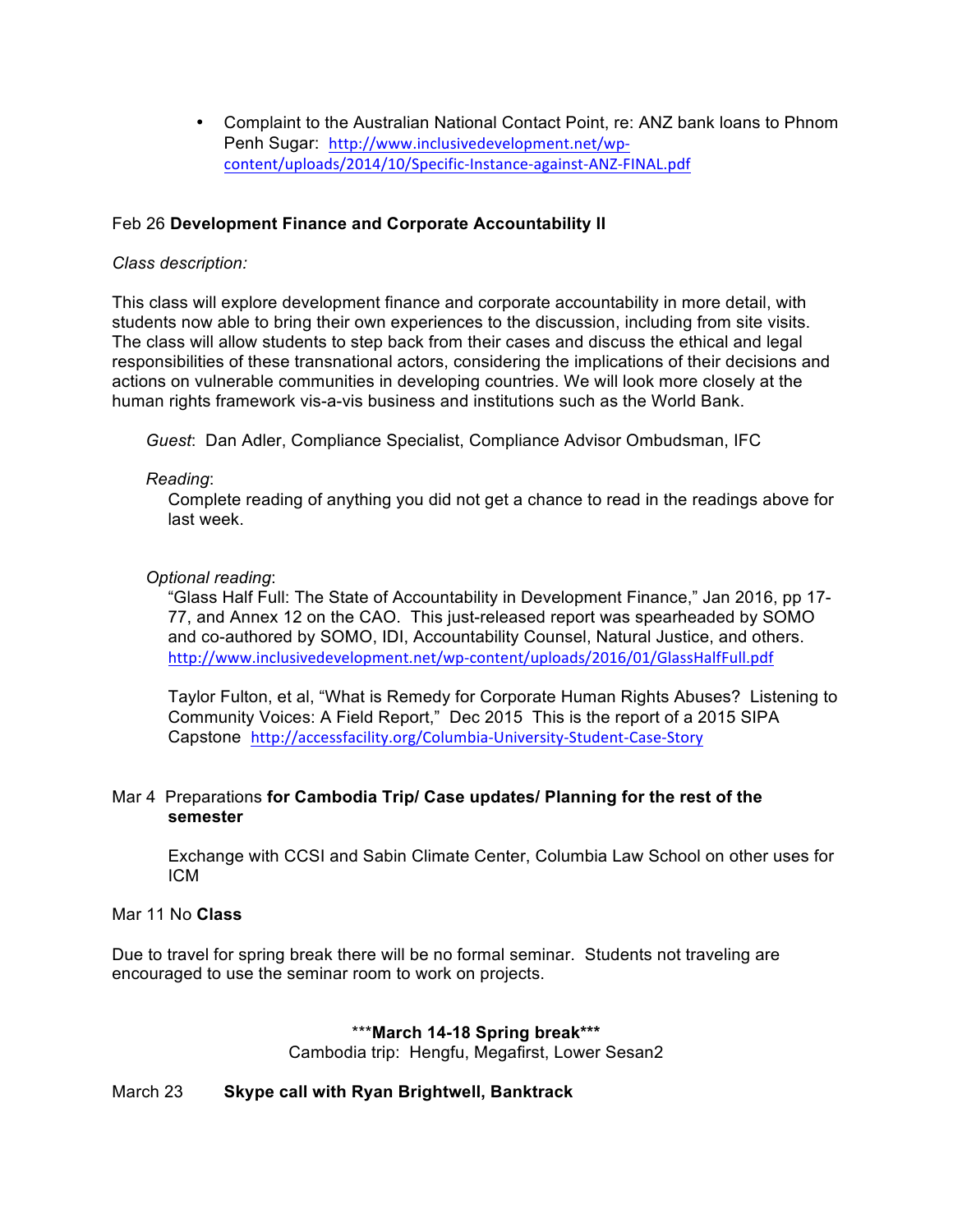## 11 am – 12 pm, Room 405 IAB

### March 25 **Report out on Spring break travel**

#### *Class description*

This class will be devoted to the following subjects:

- 1. A report out on March Cambodia trip
- 2. Update on cases
- 3. Clinic self-reflection work
- 4. Planning/discussion for the Columbia presentation
- 5. Discussion of final report

#### April 1 **Advocacy Strategies**

#### *Class description*

This class will explore complementary advocacy strategies, such as media, consumer and shareholder advocacy. The first part of class will be dedicated to group discussion and support on ongoing investment chain mapping cases as well as planning for the presentation on April 7.

Guest: Irit Tamir, Oxfam America

#### *Reading*:

Behind the Brands, Oxfam Chris Jochnick, "Attack Equivocate Engage: How Big Food Responds to a Tough New Campaign" https://oxfamblogs.org/fp2p/attack-equivocateengage-how-big-food-responds-to-a-tough-new-campaign/

Erinch Sahan "Behind the Brands: Progress One Year On" (Feb 2013) http://policypractice.oxfam.org.uk/blog/2014/02/behind-the-brands-what-progress-is-there-one-year-on

Become familiar with the campaign: https://www.oxfam.org/en/campaigns/behind-brands

Joanne Bauer, "The Coalition of Immokalee Workers and the Campaign for Fair Food: The Evolution of a Business and Human Rights Campaign," in Dorothee Baumann-Pauly and Justine Nolan, eds, Business *and Human Rights: From Principles to Practice*, Routledge, forthcoming. (See Readings folder in "Files & Resources")

#### April 7 Presentation **to the Columbia Community**

2:30- 4:00 pm Lindsay Rodgers Room, 7<sup>th</sup> floor

#### April 8 **Working Session**

We will begin with a working session at a coffee shop downtown (TBD) and then visit the offices of Domini Social Investors to meet with Adam Kanzner, Managing Director and Director of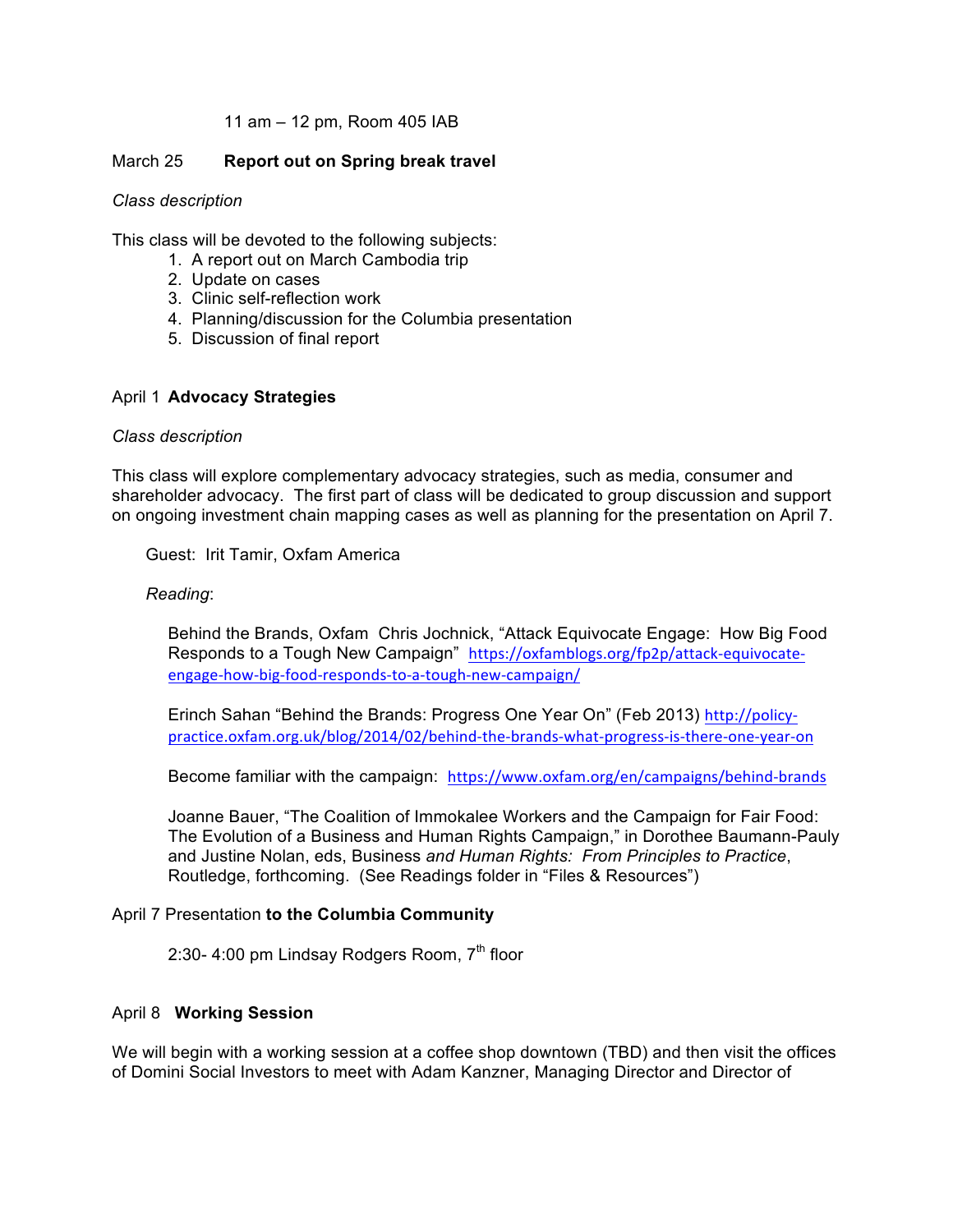Corporate Engagement and Public Policy for Domini Social Investments and a Vice President of the Domini Funds.

## April 15 **Litigation and Causes of Action**

## *Class description:*

The first half of class will explore possible causes of action for litigation and how this might fit into an advocacy strategy should that fallback be necessary. Work to date on trends in transnational litigation across jurisdiction will be presented, and guests specializing in transnational litigation may be invited to comment. The second half of class will be dedicated to sharing group work on cases.

## April 22 **No seminar**

Students to attend the Future Development Finance and Accountability Workshop hosted by the Institute for the Study of Human Rights.

## April 29 **Clinic Debrief**

This class will be devoted in part to a reflection on the Clinic, and lessons learned in terms of both the subject matter (ICM) and the management of the Clinic.

## May 13 **Final Clinic report due** to client and to SIPA

May 16-17 **Individual check out meetings** with Clinic students. Clinic check out.